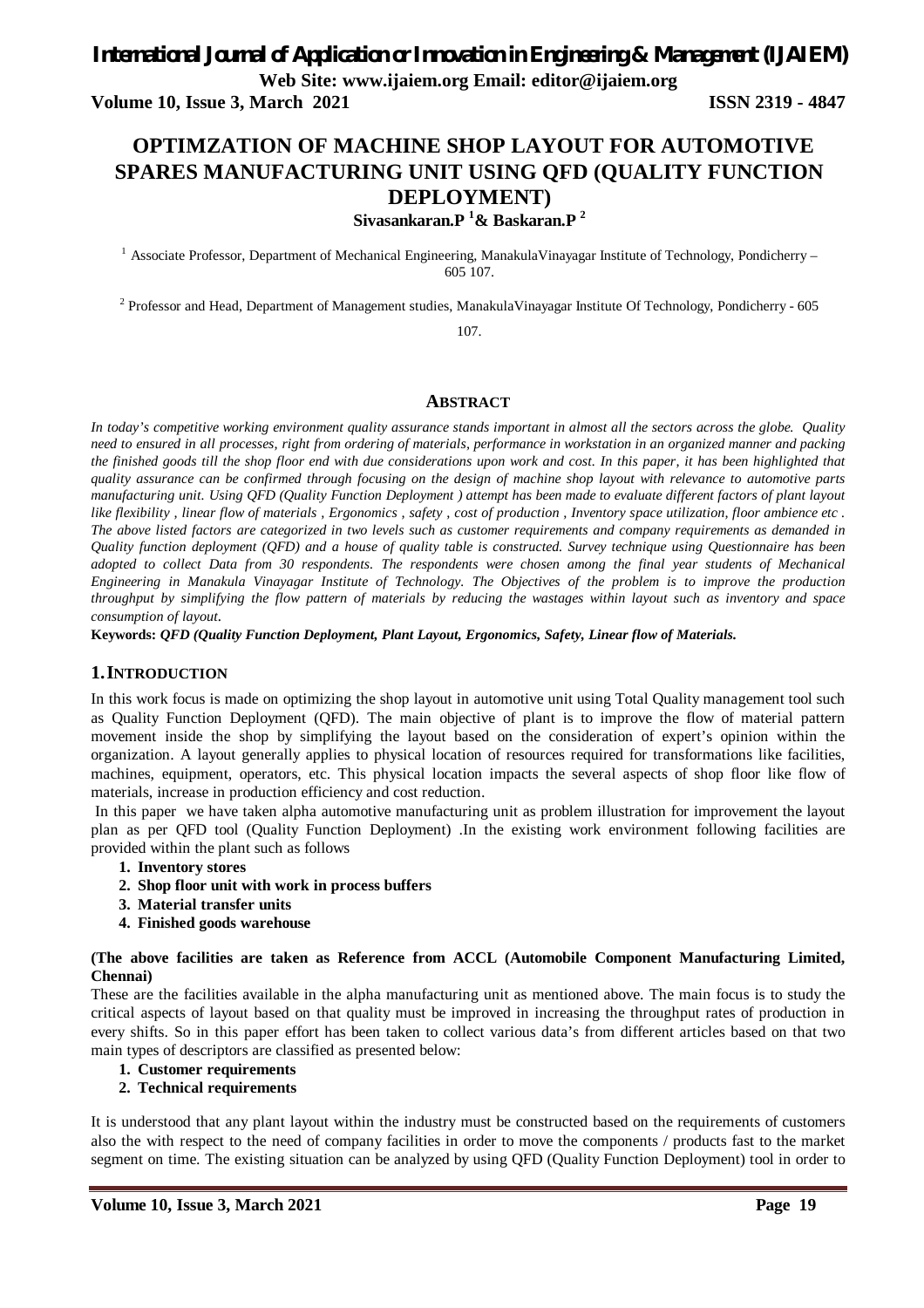#### **Volume 10, Issue 3, March 2021 ISSN 2319 - 4847**

prioritize the customer and organization needs based on house of quality matrix table. From the percentage of importance based on scores we can focus the areas for possible improvement to enhance the quality within the shop layout. The existing layout design is illustrated as shown in Fig 1.

#### *Reference from* **ACCL (Automobile Component Manufacturing Limited, Chennai)**





From the above illustration as given in figure 1 it is understood that the flow pattern is so complicated in nature it is not so simple say linear pattern. So we need to study the choices of selecting the simplest layout by using QFD tool survey mechanism according to the customer description. The following are the various parameters fixed to improve the layout design for automotive manufacturing unit as listed below:

#### **A. Customer Requirements:**

- 1. Flexibility
- 2. Linear flow
- 3. Ergonomics
- 4. Safety
- 5. Cost of production
- 6. Inventory
- 7. Fast delivery
- **B. Technical Requirements :**
- 1. Modern Material Handling systems
- 2. Conveyor Flow
- 3. Cubic Utilization
- 4. Throughput time
- 5. Special tools and Fixtures
- 6. Alarm/Signal systems
- 7. Ambience

These are the list of parameters to be considered for optimizing the layout facilities within the shop. The above parameters are evaluated in detail with the help of house of Quality (QFD chart) and the graphical representation of mapping the customer descriptors and technical descriptors as mentioned above.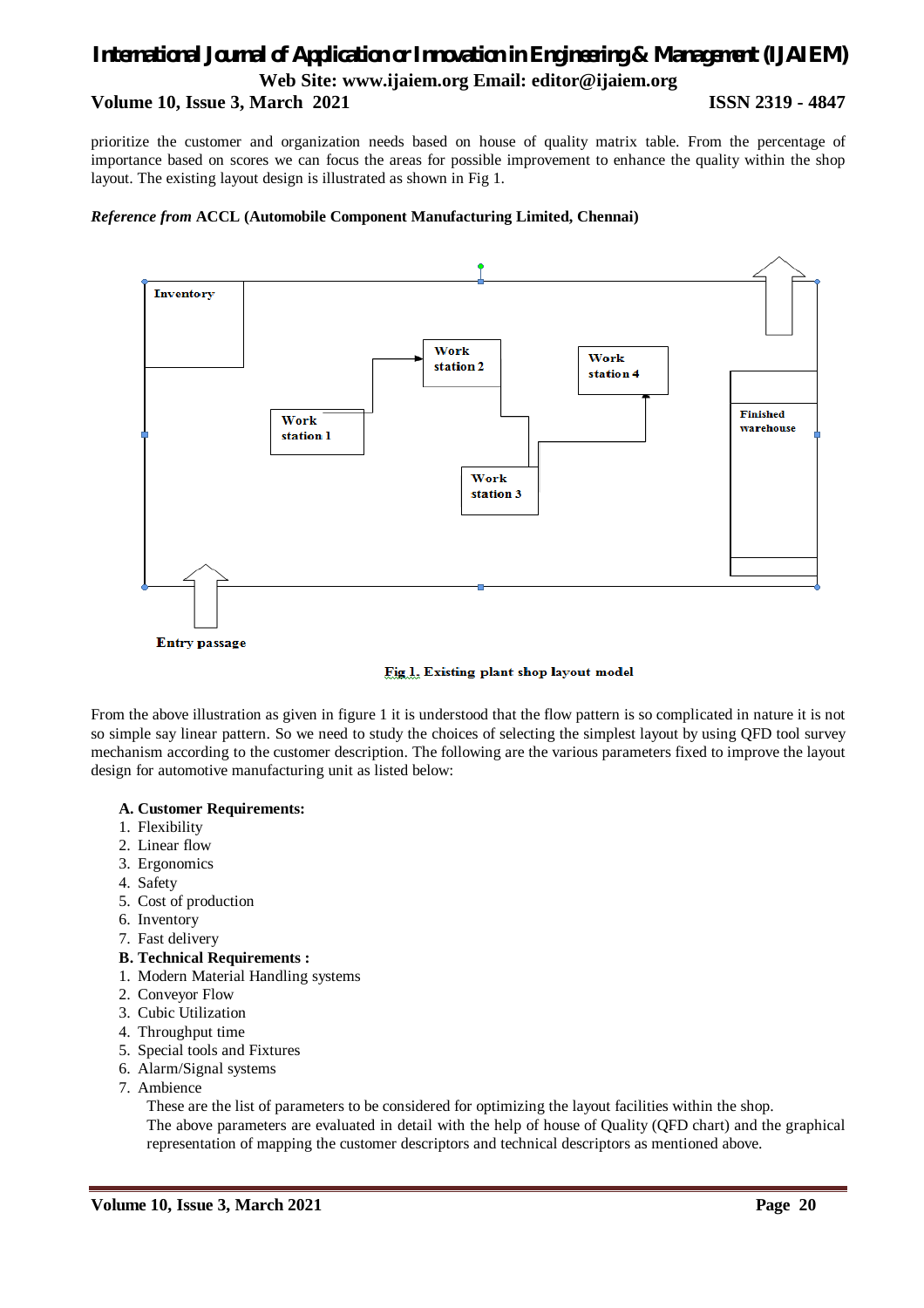**Volume 10, Issue 3, March 2021 ISSN 2319 - 4847** 

#### **3. LITERATURE REVIEW:**

A thorough survey about the Quality Function Deployment (QFD) is made by utilizing broad study as an approach. The main consequences of the examination are:

QFD displaying and applications are uneven; prioritization of specialized credits just expand consumer loyalty without considering cost (ii) we are still missing significant information about organizations for foreseeing improvement measures in consumer loyalty (iii) further investigation of the resulting stages of QFD is required (iv) more choice help frameworks are expected to robotize QFD (v) inputs from clients are not represented in current examinations (**Sunday AyoolaOke , 2013).**

An industry must always aim for world class manufacturing to accomplish the quality in manufacturing to sustain long in the developing business organization. Consequently it is significant for a MSME area (Manufacturing Industry) to build up their method of working constantly according to World Class Standards. In this literature work, current design of a fabricating MSME industry is considered and another design is created dependent on the efficient format intending to lessen the meter development, looking through time and increment profitability. The new plant format has been planned and contrasted and existing plant design with the assistance of Spaghetti Diagram. The new plant design shows that distance and in general expense of material stream from stores to dispatch region are fundamentally diminished. The execution of proposed model will help in the general improvement of creation execution of assembling industry. This exploration work additionally serves to other little businesses having such sort measure design in expanding their efficiency furthermore, accomplishing 100 % productivity.**(Gaurav Goyal, Devendra S. Verma , 2019 ).**

The present Pandemic situation has brought many new changes in layouts of manufacturing activities focused on volume as well as number of job orders to be scheduled. Therefore it is important for any sector to work efficiently with the recent situation surrounded by us by maintaining world class standards. This is an outcome of comparing Old tradition layout and new design layout. It introduces the new innovation in the business process design by optimizing the layout with improved safety and reduced cost. This removes the unsafe associations in the layout (**Prateek Pathak , Dhananjay Yadav , Pink Raj , 2020).**

The maintenance of plant shares huge working expenses. Lean reasoning can be consolidated into support exercises through applying its standards and practices/instruments. Lean upkeep or Lean Management (LM) is an essential for lean assembling frameworks. This exploration proposes another design for LM (Lean Management) measure dependent on a methodical writing audit of a critical number of related articles that were distributed on LM (Lean Management). Using lean management techniques one can able to optimize the space of layout by minimizing the wastages within the shop floor management system ( **Sheriff Mostafa , 2015).**

Implementation of lean assembling standards in shop floor systems helps to improve the efficiency of layout in terms of maximum productivity .With the frequent change in the layout one can able to maximize the throughput time by reducing the wastages such as unwanted material flow , poor inventory maintenance systems etc. Plant layout improves asset usage and gives intends to use of lean devices, for example, 5S, kanban, Just In Time (JIT), and so on.( **Syed Asad Ali Naqvi , Muhammad Fahad , Muhammad Atir , Muhammad Zubair & Muhammad Musharaf Shehzad , 2016).**

The success of plant layout depends upon effective utilization of men, materials, machineries and space will have positive impact on improving the productivity of organization. Case study focused at furniture manufacturing plant in Harare, Zimbabwe and moreover this work presents the research findings and proposals for optimized plant layout and material handling systems using basic tools like work study to improve the simple motion as well as the quick accessibility of components within the layout ( **Wilson R. Nyemba, Charles Mbohwa, and Lloyd E. N. Nyemba , 2016).**

In the competitive environment, optimization is the key role which focused about improving the productivity of organization. Using optimization techniques we can minimize the wastages within the plant layout system by simplifying the system performance. The most common thing in plant layout are throughput efficiency, cost etc. This paper particularly focuses on discrete event simulation of manufacturing systems ( **Parminder singh and Manjeet singh , 2015) .**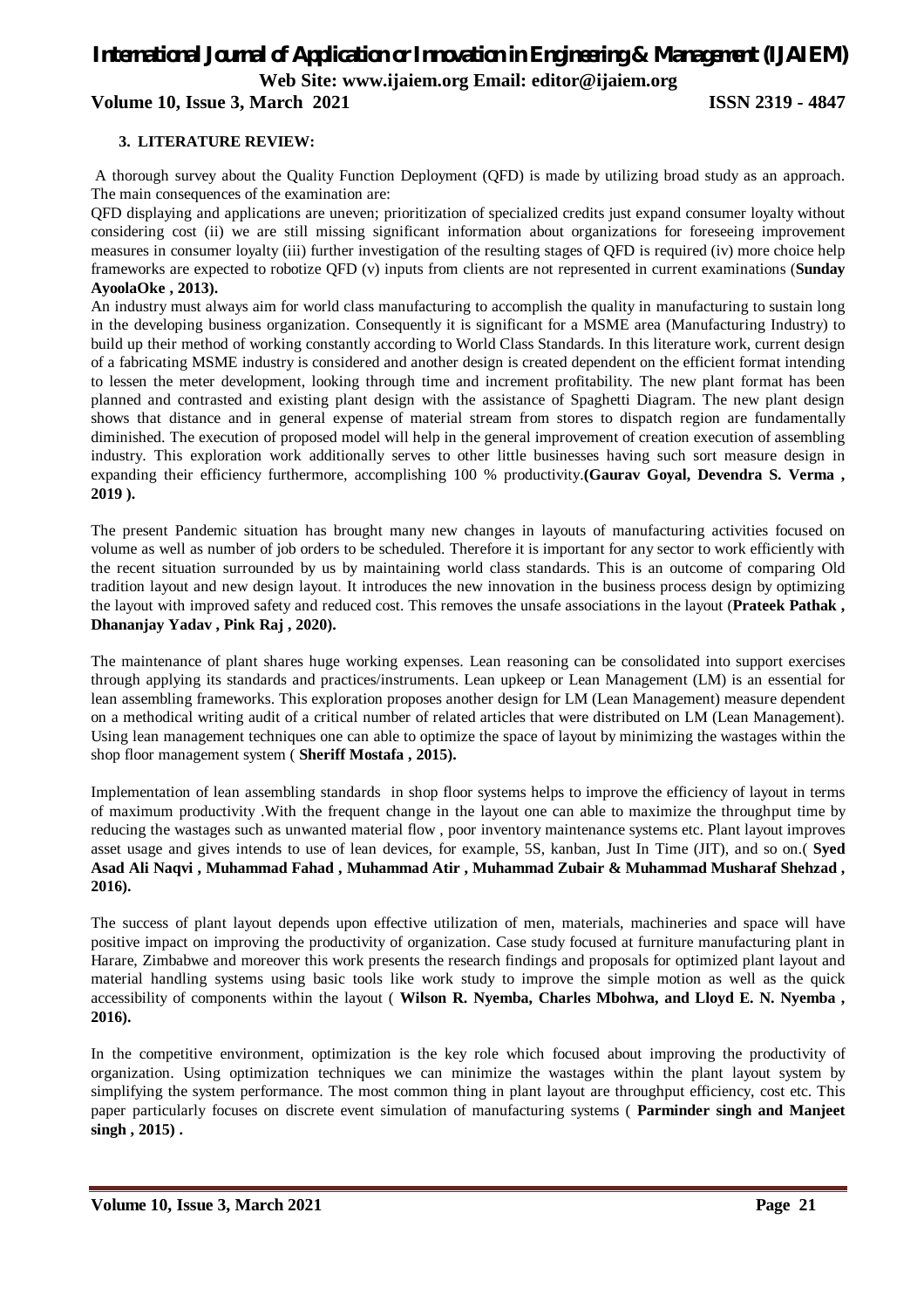#### **Volume 10, Issue 3, March 2021 ISSN 2319 - 4847**

In general machine shop layout problems can be solved either traditionally or modern techniques like computer simulation graphs. Since traditional techniques are more cumbersome work it is not possible to have solutions more accurately for real time problems. So in this work flexisim is a simulation tool used to model the manufacturing environment. The modern approach of plant layout can be done by simulation experiment using software's. Flexisim is analyzed to perform a model for 5 iterations (**Rajtilak J. Patil, Pravin R. Kubade, Hrushikesh B. Kulkarni , 2020).**

In the manufacturing of parts or spares virtual cells similar to traditional cells would be formed and it would group and re grouped to constitute new virtual cell. In virtual cell layout it would be often adjusted based on the batches in which the parts are manufactured with available resource and production control. It has been found that the traditional cell layout exhibit poorer performance due to imbalance in operations which influenced by processing times, reduced throughput and resource utilization (**K.Arun Prasath, et. Al ,** 2014).

#### **3.1. Summary of review:**

Based on the review of literature it is observed that various authors have contributed their ideas in improving the facilities of plant layout like simulation, optimization using mathematical etc. It has been suggested to increase the level of factor on the response variables and exclusion of one or more factors as per customer requirements or depending on customers' interference. (QFD Applied). It has also been suggested to include equipment costs due to obsolescence, maintenance, upgrade and replacement. In this paper attempt has been made to develop house of Quality matrix using QFD (Quality Function Deployment) by considering various descriptors that can be categorized based on consumer and technical requirements.

#### 4. **METHODOLOGY**

In this section QFD tool is used to evaluate various parameters of plant layout as mentioned earlier in the introduction chapter. The input data's such as customer requirements and Technical Requirements are gathered through survey mechanism by framing questions nearly 10 respondents were answered. Under each response the relative parameters are compared based on that outcome of the system can be stated as strong, medium and weak. Therefore the house of Quality matrix is constructed as shown in fig 2. From

The fig 2. The relative importance and percentage importance of each technical parameter are evaluated using empirical equation as shown below

#### **Formula for evaluating technical weights/Importance:**

**Technical Importance =**  $\sum$  **tj \*cj** Where  $j = 1$  to n  $Tj$  – Technical parameters,  $cj$  = customer rating **Percentage of Importance (%) =**  $\sum$  **tj/n** n- No of factors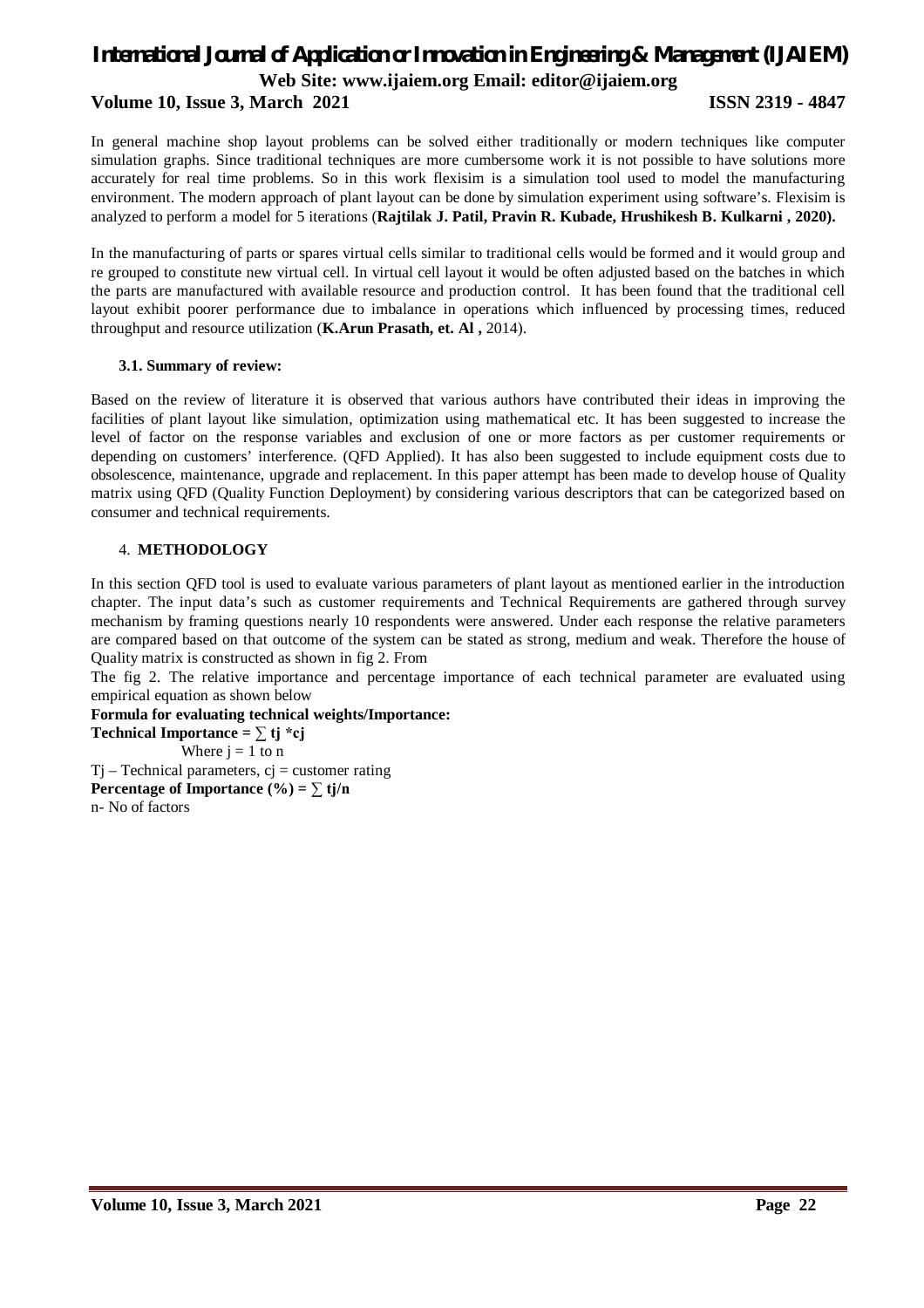**Volume 10, Issue 3, March 2021 ISSN 2319 - 4847**

| Strong $(9)$ ++<br>$^{+}$<br>$^{++}$<br>$^{++}$<br>$^{+}$<br>$Median (3) -$<br>$^{+}$<br>$^{++}$<br>Weak $(1)$ -<br>$^{+}$<br>$^{+}$<br>∔<br>$+$<br>$++$<br>$+$<br>— |                             |                                     |                                              |                     |                             |                             |                        |        |
|----------------------------------------------------------------------------------------------------------------------------------------------------------------------|-----------------------------|-------------------------------------|----------------------------------------------|---------------------|-----------------------------|-----------------------------|------------------------|--------|
| <b>Technical Requirements</b>                                                                                                                                        | Û<br>1.Modem                | U                                   | Û<br>3.cubic                                 | U<br>4. Throu       | Û                           | ⇧<br>6.Alam                 | ⇧<br>7.Ambien          | Scores |
|                                                                                                                                                                      | Material                    | 2.Convey<br>flow<br>or              | utilization                                  | ghput               | 5.special<br>Tools and      | signals                     |                        |        |
| Customer                                                                                                                                                             |                             |                                     |                                              | time                | Fixtures                    |                             | ce                     |        |
| requirements                                                                                                                                                         | handling<br>systems         | distance                            |                                              |                     |                             |                             |                        |        |
| <b>Customer</b>                                                                                                                                                      |                             |                                     |                                              |                     |                             |                             |                        |        |
| rating(5)                                                                                                                                                            |                             |                                     |                                              |                     |                             |                             |                        |        |
| 1. Flexibility in<br>4                                                                                                                                               | $83.3\%$ $(3.$              | $50\%(2)$                           | 56.7% (2.2                                   | 76.7%(3             | 76.7%(3.04                  | 66.7%(2                     | $66.7\%(2.6)$          | 18.92  |
| movement of<br>materials                                                                                                                                             | 32/<br>                     |                                     |                                              | .047<br>            |                             | .64)                        | 4                      |        |
| $\overline{4}$<br>2.Linear path                                                                                                                                      | $83.3\%$ $(3.$              | $50\% (2)$                          | $30\% (1.2)$                                 | 20%(0.8             | $20\%(0.8)$                 | $20\% (0.8)$                | 0% (0)                 | 8.92   |
| movement of<br>materials                                                                                                                                             | 32)                         |                                     |                                              |                     |                             |                             |                        |        |
| 3<br>3.space<br>for<br>inventory                                                                                                                                     | 16.7%<br>(0.48)             | 36.7%(1.0<br>8Y                     | $56.7\%$ $(1.6)$<br>8)                       | $3.3\%$ (0.<br>099  | 3.3%(0.099                  | 20% (0.6)                   | 0%(0)                  | 4.03   |
| <b>4.Fast Delivery</b><br>4                                                                                                                                          | $83.3\%$ $(3.$<br>32)       | $50\%(2)$<br>                       | 13.3%(0.5<br>2)                              | 76.7%(3<br>.04(     | 76.7%(3.04                  | $3.3\%$ (0.<br>132)         | $0%$ $(0)$             | 12.05  |
| 4<br>5.Ergonomics                                                                                                                                                    | $83.3\%$ $(3.$<br>32j       | $50%$ <sup>2</sup><br>$\mathcal{A}$ | $30\%(1.2)$                                  | 20%<br>(0.8)        | 76.7%(3.04<br>$\mathcal{L}$ | 13.3%(0<br>22)              | 33.3%(1.3)<br>2)       | 12.2   |
| 6.Safety<br>$\overline{4}$                                                                                                                                           | $83.3\%$ $(3.$<br>321<br>×. | $50\%(2)$<br>$\mathbf{r}$           | 13.3% (0.5<br>2) /                           | $3.3\%$ (0.<br>099' | $20\%(0.8)$                 | 66.7%(2<br>.64/             | $66.7\%$ $(2.6)$<br>4) | 12.01  |
| 7.Cost<br>$\overline{4}$                                                                                                                                             | 83.3%(3.<br>32)             | $13.3\%(0.5)$<br>2)/                | $13.3\% (0.5)$<br>2) /                       | 20% (0.8)           | $20\%(0.8)$                 | 66.7%<br>$.64$ <sup>Y</sup> | $66.7\%$ $(2.6)$<br>4) | 11.24  |
| Importance                                                                                                                                                           | 50.28                       | 12.64                               | 7.88                                         | 8.678               | 11.61                       | 9.972                       | 9.24                   | 79.37  |
| % Importance                                                                                                                                                         | 7.18%                       | 1.80%                               | 1.12<br><b>Eig 1 Hance of Opplite Matrix</b> | 1.23                | 1.65                        | 1.42                        | 1.32                   | 11.33  |

Fig.2. House of Quality Matrix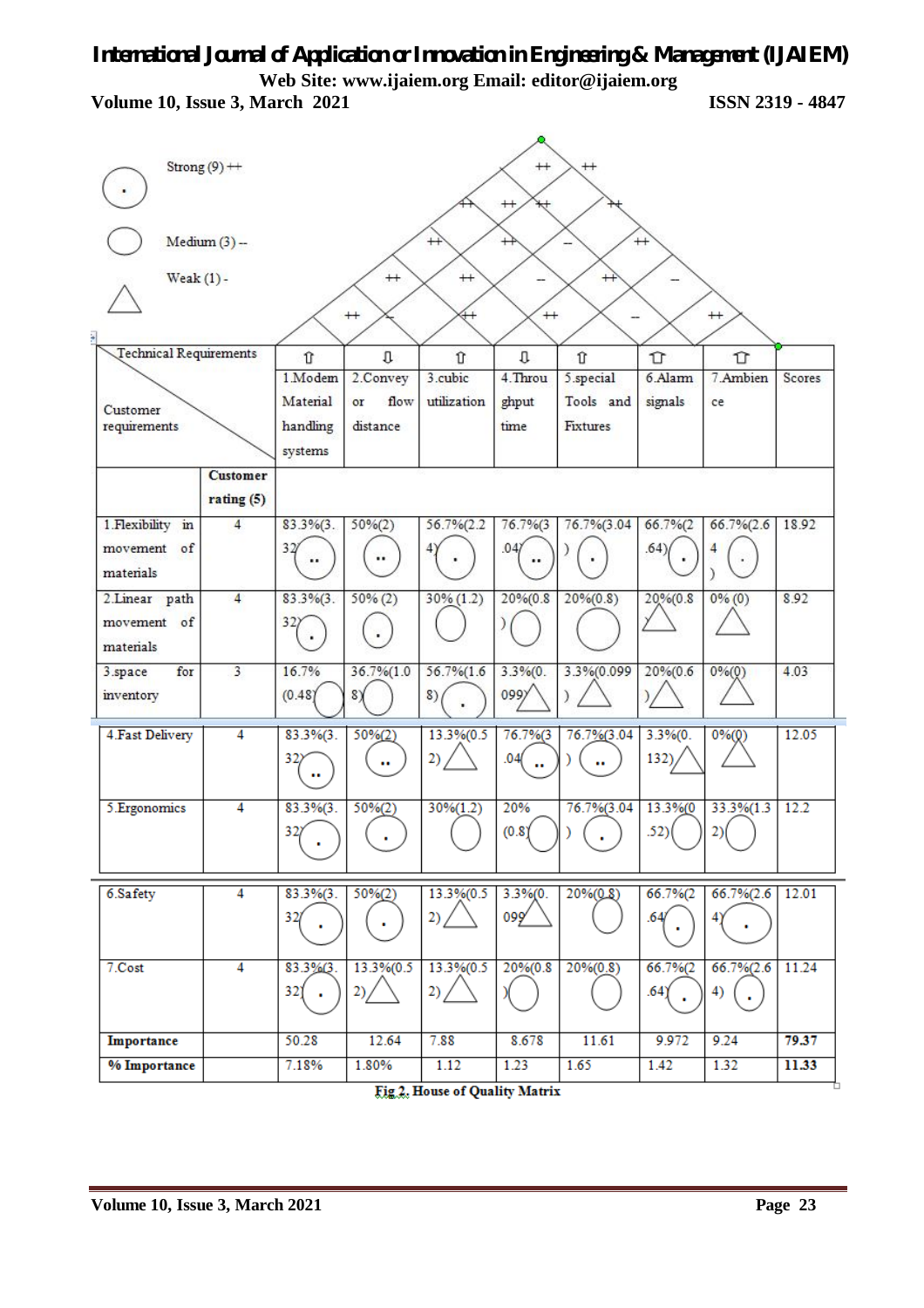**Volume 10, Issue 3, March 2021 ISSN 2319 - 4847** 

#### **4.1. Inference:**

Based on the QFD matrix calculations it is focused that material flexible movement, linear flow direction, fast delivery, ergonomics, safety are said to be important from customer requirements point of view. Similarly from technical parameters like modern material handling, flow distance, through put time, use of special tools, alarm signals and ambience are considered to be the important factors from technical requirements point of view. These are the various observations drawn from the above house of Quality matrix.



#### Fig3. Revised plant layout of automotive unit

Based on the importance the new revised layout is suggested in order to improve the flexibility of layout as well as the operation difficulties in addition to that the fastness in delivery of finished output is expected by keeping the linear flow of materials within the shop floor.

#### **5. Conclusion:**

Efficient plant layout design plays a vital role in increasing the throughput time or rate of the products as per schedule requirements. In this paper we made an attempt to develop a QFD matrix (**Quality Function Deployment)** for improving the Quality of automotive unit starting from inventory handling, flow of materials within the plant, dispatching of products from warehouse are some of the activities to be regularly streamlined. It can be done through improving the simplicity in production by reworking the internal facilities of layout. Based on the evaluation of QFD table the revised layout is suggested according to the customer requirements as well as company requirements. So QFD (**Quality Function Deployment**) is efficient management tool to measure the various weights of parameters according to the weights/scores as given in table we have to prioritize the importance of both customer and technical parameters to enhance efficiency and productivity of the operations through appropriate designing of layout and installation of them that confirms the growth of organization.

#### **6. Limitation of study:**

In this research authors have used qualitative tool such as QFD to measure the various parameters of plant layout using survey techniques based on the survey house of Quality matrix was constructed. There is no application quantitative model in the work hence that may be extended as future scope.

#### **7. Managerial implications:**

Based on the existing information from the plant layout as referred from Automobile **Component Manufacturing Limited, Chennai.** The materials are not arranged in well definite sequence since the machines are not in the proper